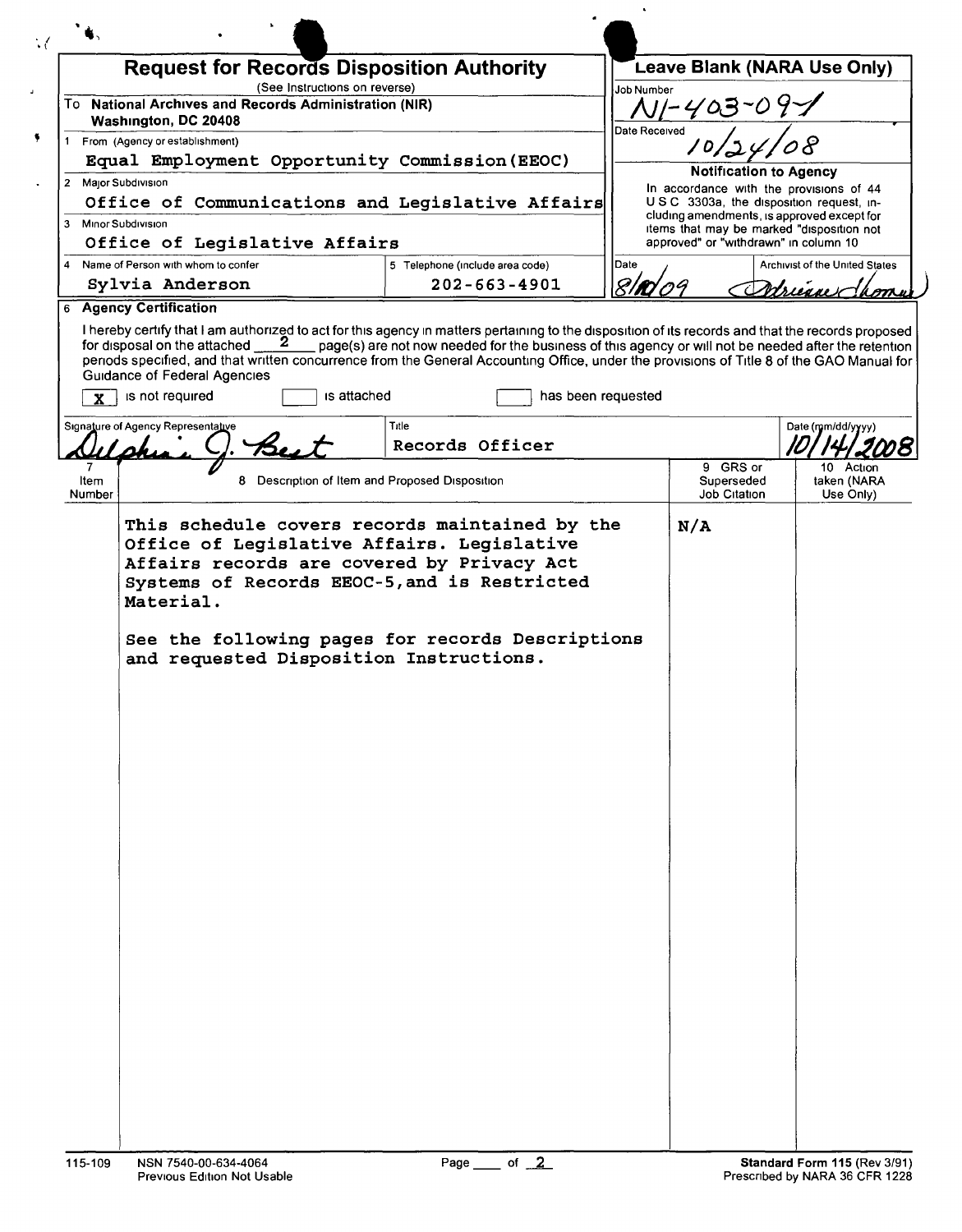## **OFFICE OF COMMUNICATIONS AND LEGISLATIVE AFFAIRS EEOC RCS No.8**

The Office of Communications and Legislative Affairs represents the Commission to the general public, the news media and the Congress. Under the direction of the Chair, the Office serves as the Commission's primary external communications link with the public, including external constituency organizations, the news media, and the Congress, and conducts internal communications between the Commission and field and headquarters offices The Director of the Office of Communications and Legislative Affairs also acts as the chief spokesperson and chief legislative and White House liaison for the Commission.

## **1. Legislative Affairs Presidential Nominations Files**

The records consist of biographical information related to Presidential nommations for Commissioner and General Counsel appointments for the Equal Employment Opportunity Commission. These files may include news articles, copies of related legislative documents and background mformation surrounding the nomination and confirmation process.

Volume: less than 1 cu. ft. per year.

Disposition: **TEMPORARY.** Cut off files at the end of the fiscal year. Maintain m the office for mternal reference purposes until no longer needed.

## **2. Presidential Nominations Briefing Books**

These records consist of all background matenal related to the Presidential nominations for Commissioner and General Counsel positions. These files contain Privacy Act restncted matenal.

Volume: approx. 1 cu. ft. per year.

Disposition<sup>.</sup> TEMPORARY. Cut off files at the end of the fiscal year. Transfer to the Federal Records Center 2 years after cut off. Destroy 5 years after cut off.

## **3. Office of Management and Budget (OMB) Pending and Proposed Legislation Files**

These records include onginal OMB requests for the EEOC's views in developing the policy of the current Administration. The files consist of individual requests, the Commission's responses and any other additional responses to OMB requests. These files contain Privacy Act restricted material

Volume: approx. 1 cu. ft. per year.